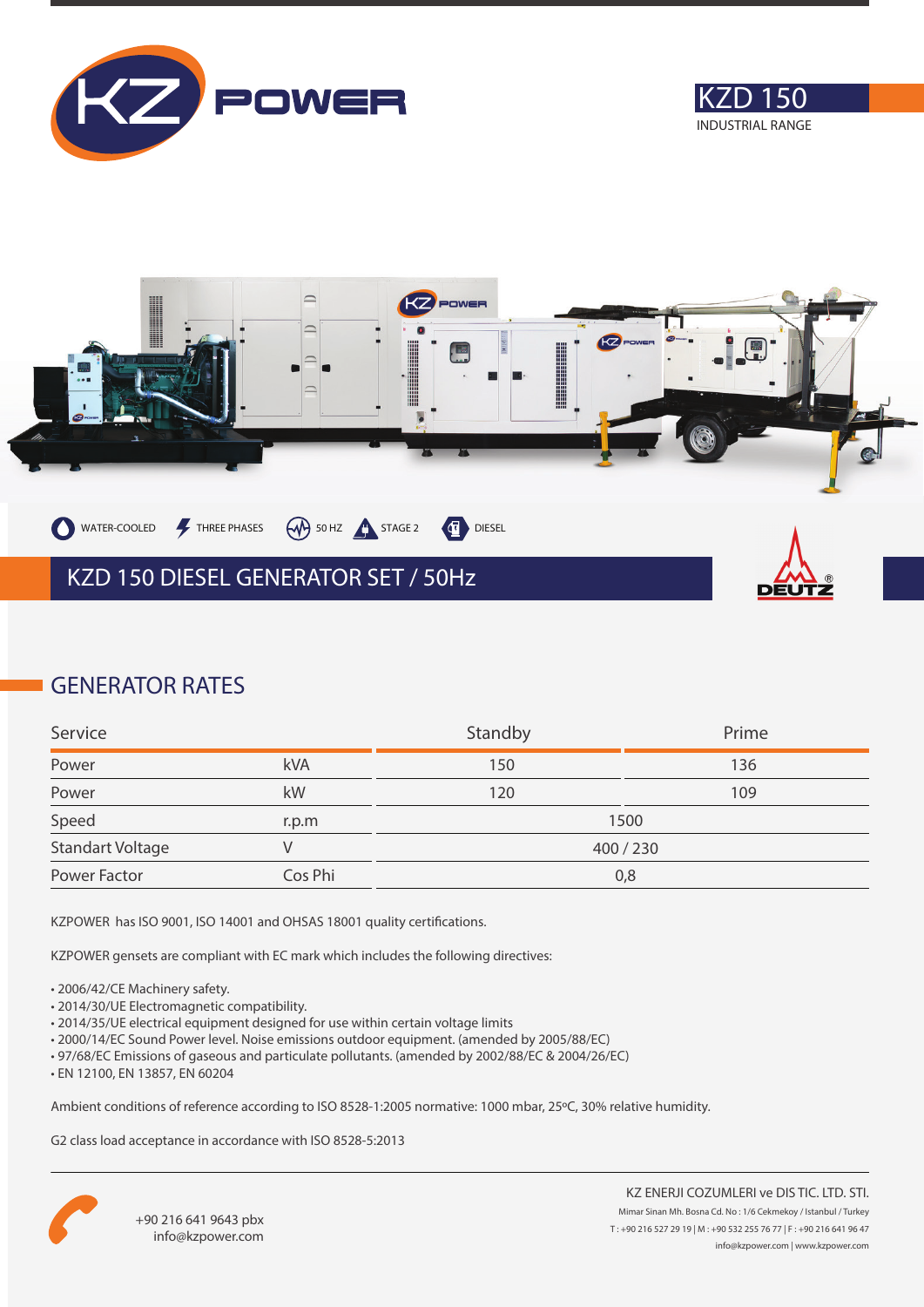



## **SPECIFICATIONS 50HZ / 1.500 rpm**

| Engine                                           |                   |  |
|--------------------------------------------------|-------------------|--|
| <b>Rated Output</b><br>kW                        |                   |  |
| Manufacturer                                     |                   |  |
|                                                  | WP4D108E200-D     |  |
|                                                  | 4 Stroke - Diesel |  |
|                                                  | Direct Injection  |  |
|                                                  | Turbocharged      |  |
| Number of cylinders and arrangement              |                   |  |
| mm                                               | 105/130           |  |
| L                                                | 4,5               |  |
| Cooling System                                   |                   |  |
| Lube Oil Specifications                          |                   |  |
|                                                  | 18:01             |  |
| 1/h                                              | 33,44             |  |
| 1/h                                              | 30.4              |  |
| 1/h                                              | 23,1              |  |
| 1/h                                              | 15,9              |  |
| Lube oil consumption with full load              |                   |  |
| Total oil capacity including tubes, filters<br>г |                   |  |
|                                                  | 16,3              |  |
| Type                                             | Electronical      |  |
| Type                                             | Dry               |  |
|                                                  |                   |  |

| Alternator                              | Specifications          |
|-----------------------------------------|-------------------------|
| Manufacturer                            | <b>GENTECH</b>          |
| Model                                   | GNT-150                 |
| Poles                                   | $\overline{4}$          |
| Connection type (standard)<br>No.       | Star                    |
| <b>Total Harmonic Content</b>           | $<$ %2                  |
| Insulation                              | H Class                 |
| Enclosure (according IEC-34-5)<br>Class | IP 21/23                |
| Exciter system                          | Self-excited, brushless |
| Voltage regulator                       | A.V.R (Electronic)      |
| <b>Bracket type</b>                     | Single Bearing          |
| Coupling system                         | Flexible disc           |
| Efficiency (%)                          | %93,9                   |
| Voltage Output (VAC)                    | 230/400                 |
| Frequency (Hz)                          | 50                      |

#### Prime Power (PRP):

According to ISO 8528-1:2005, Prime power is the maximum power which a generating set is capable of delivering continuously whilst supplying a variable electrical load when operated for an unlimited number of hours per year under the agreed operating conditions with the maintenance intervals and procedures being carried out as prescribed by the manufacturer. The permissible average power output (Ppp) over 24 h of operation shall not exceed 70 % of the PRP.

#### Emergency Standby Power (ESP):

According to ISO 8528-1:2005, Emergency standby power is the maximum power available during a variable electrical power sequence, under the stated operating conditions, for which a generating set is capable of delivering in the event of a utility power outage or under test conditions for up to 200 h of operation per year with the maintenance intervals and procedures being carried out as prescribed by the manufacturers. The permissible average power output over 24 h of operation shall not exceed 70 % of the ESP.

#### Note:

All data based on operation to ISO 3046/1, BS 5514 and DIN 6271 standard reference conditions.



• All rotating parts are covered by metal mesh against damages • Engine and alternator manufacturer test reports (if provided )

• Heavy duty water cooled diesel engine and brushless alternator • Solid steel base frame with minimum 8 hours base tank and

• AMF Control panel with digital-automatic main control module

Standard Generator Features

anti-vibration mountings

• Residential type silencer • Flexible exhaust compensator • Block water heater unit

• Battery charge redressor. Lead acid battery

• 50c Tropical radiator

• User Manual, Electrical Drawing and Gurantee certificate





+90 216 641 9643 pbx info@kzpower.com

KZ ENERJI COZUMLERI ve DIS TIC. LTD. STI. Mimar Sinan Mh. Bosna Cd. No : 1/6 Cekmekoy / Istanbul / Turkey T : +90 216 527 29 19 | M : +90 532 255 76 77 | F : +90 216 641 96 47 info@kzpower.com | www.kzpower.com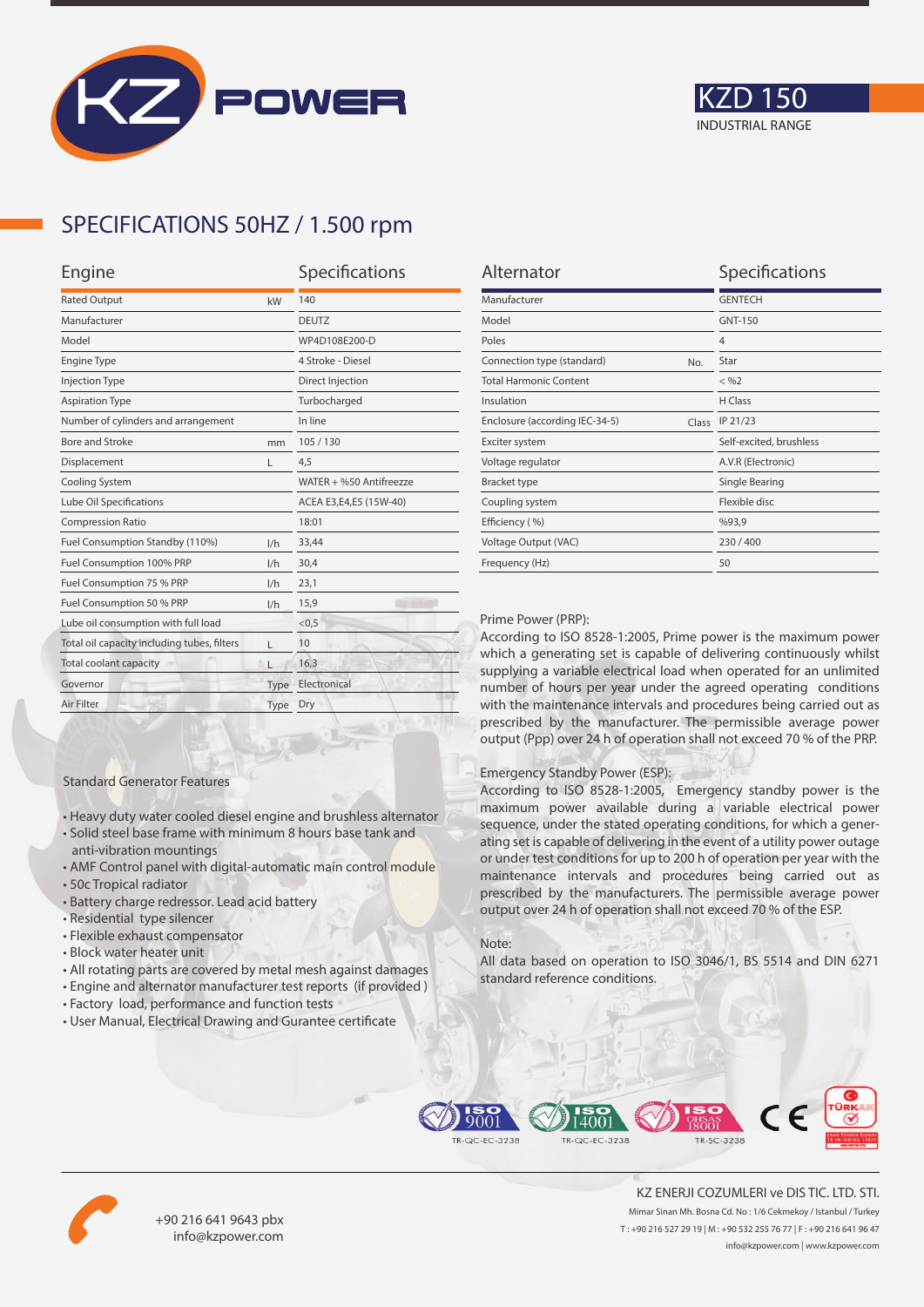



### **DIMENSIONS**





### **OPEN SET**

| WxLxH            | mm | 1050x3100x1700 |
|------------------|----|----------------|
| Weight           | kq | 1330           |
| <b>Fuel Tank</b> |    | 350            |



### **CANOPIED**

| WxLxH                                                  | mm | 1050x3180x1870 |
|--------------------------------------------------------|----|----------------|
| Weight<br>the control of the control of the control of | κg | 1580           |
| <b>Fuel Tank</b>                                       |    | 350            |

Sound Proof Canopy Specifications

- Special design for minimizing acoustic level
- Galvanized steel construction further protected by polyester powder coat paint
- Black finish stainless steel locks and hinges
- Control panel viewing window in a lockable access door
- Emergency stop push button (red) mounted on enclosure exterior
- Lifting, drag and jacking points on base frame
- Radiator fill via removable, flush mounted rain cap fitted with compression seal